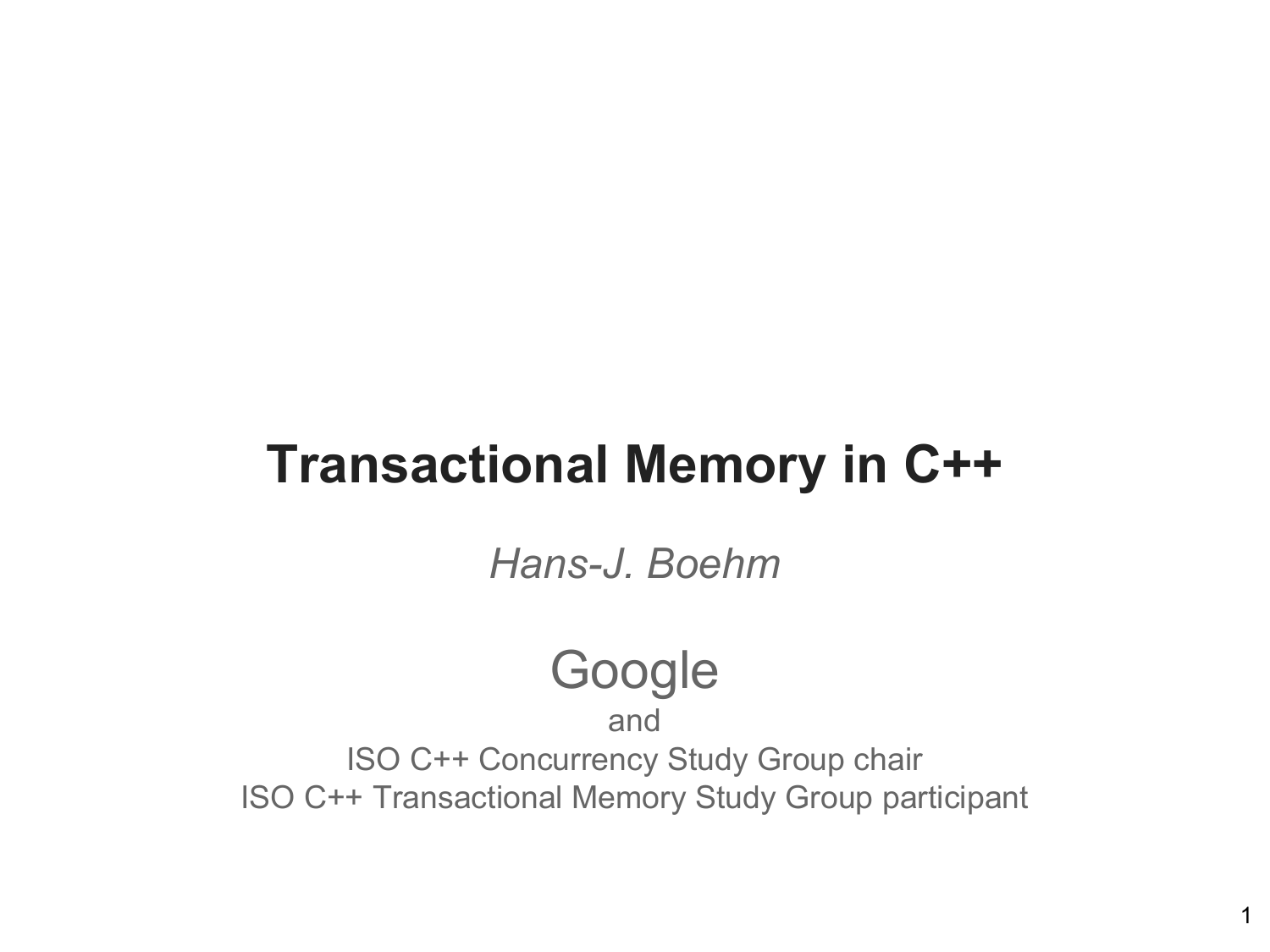#### **Disclaimers**

- I've been writing concurrent programs for decades, but
- I'm really at best a TM theoretician.
- Some of this is just my opinion ...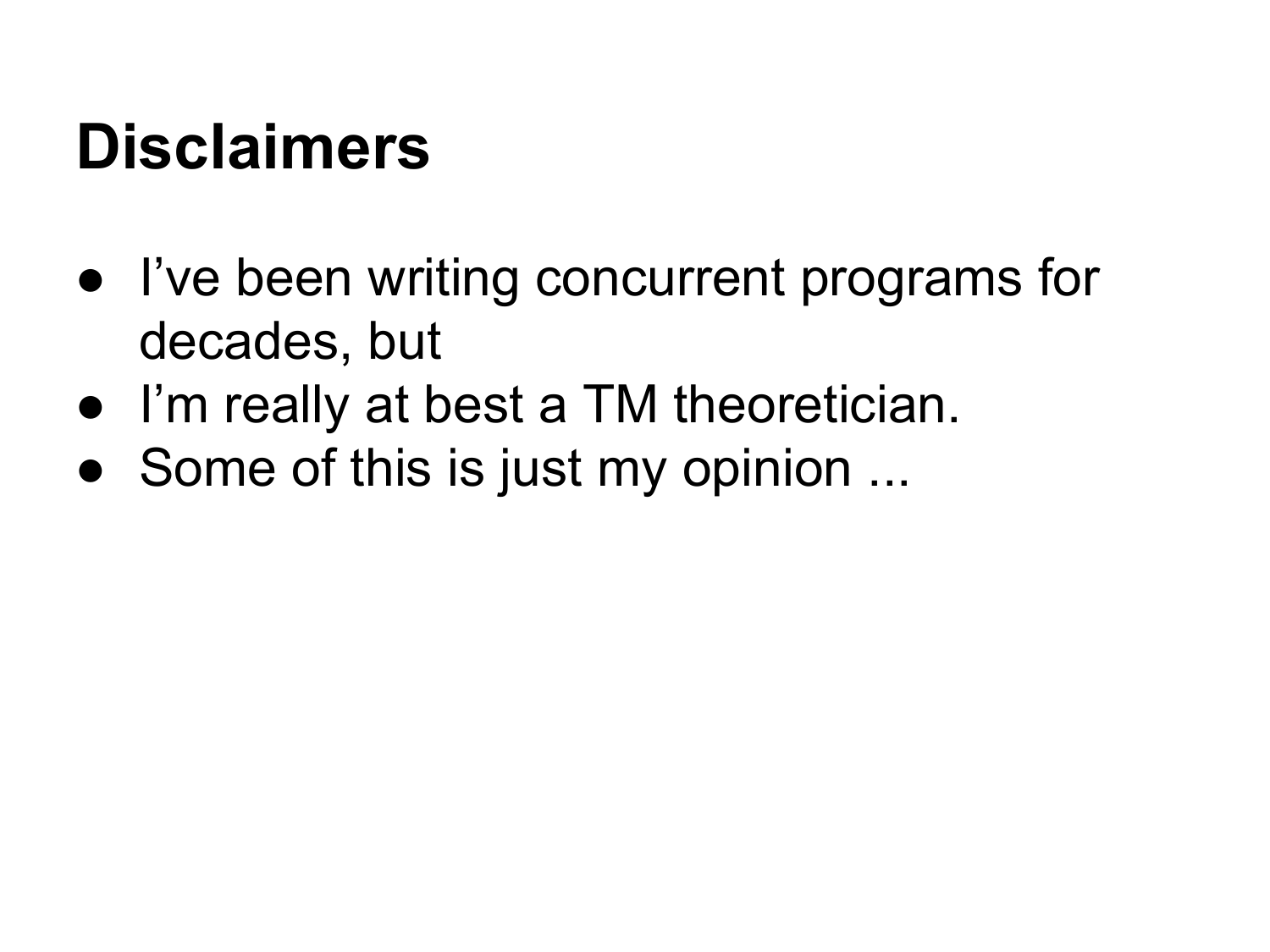#### **Background: C++ TM Standardization**

Intel/Sun/Oracle/IBM TM specification effort more or less became ISO JTC1/SC22/WG21/SG5 .

Other recent participants include: Michael Wong (chair), Justin Gottschlich, Victor Luchangco, Jens Maurer, Maged Michael, Torvald Riegel, Michael Scott, Tatiana Shpeisman, Michael Spear ...

Technical Specification is about to be published.

Supports:

relaxed transactions  $\Rightarrow$  synchronized  $\{ \dots \}$ 

atomic transactions  $\Rightarrow$  atomic\_noexcept { ... }

atomic commit { ... }

atomic\_cancel { … }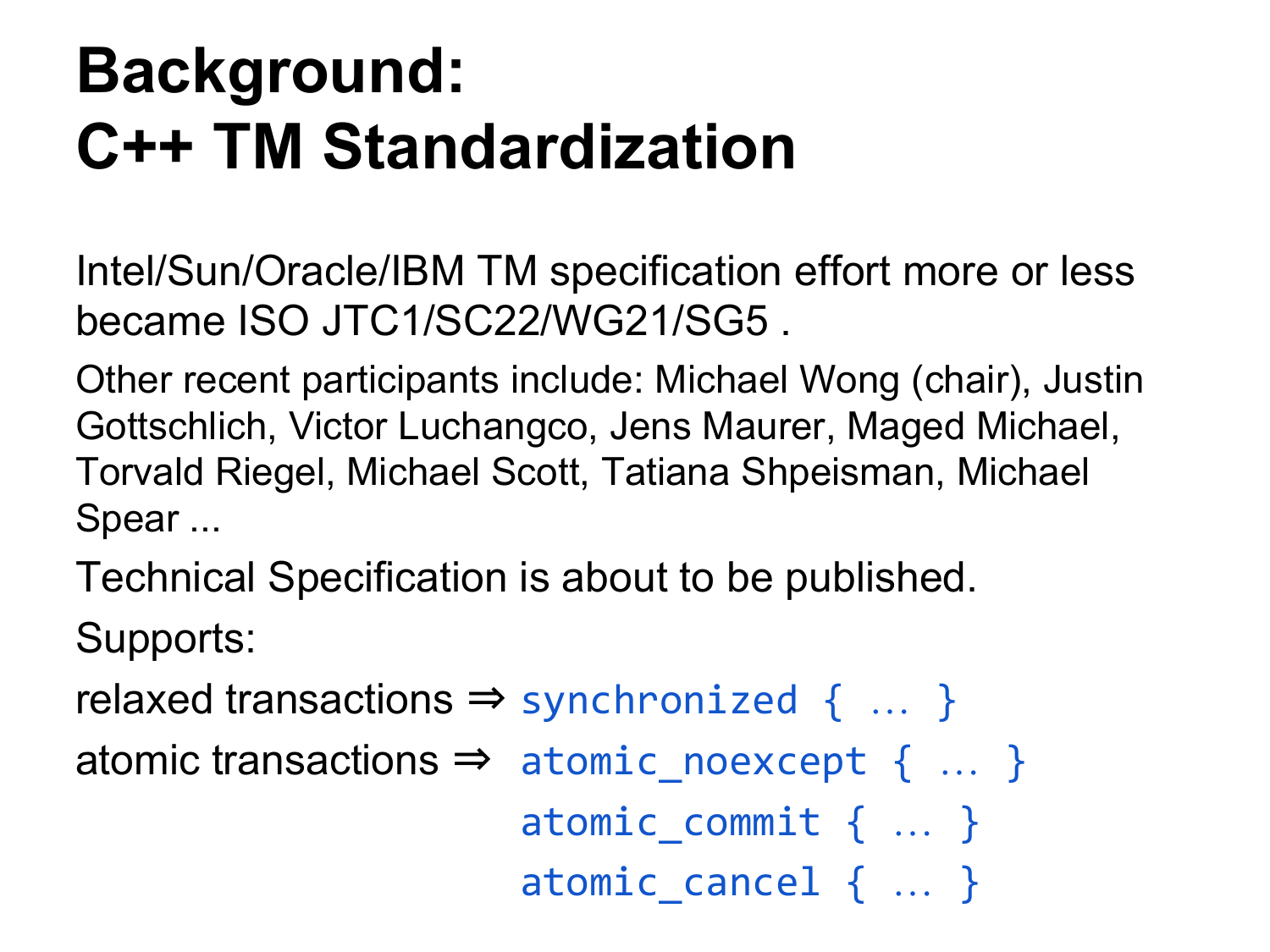## **C++ Transactional Memory TS (contd.)**

Transaction-unsafe operations in block:

- synchronized blocks fall back to locking.
- atomic ... blocks are almost entirely statically checked to preclude that.
	- transaction\_safe\_dynamic is allowed in virtual function declarations

transaction\_safe is part of the type system. atomic\_ blocks differ only in exception handling. No support for explicit abort except atomic cancel  $\{$  ... }

and that requires closed nesting support.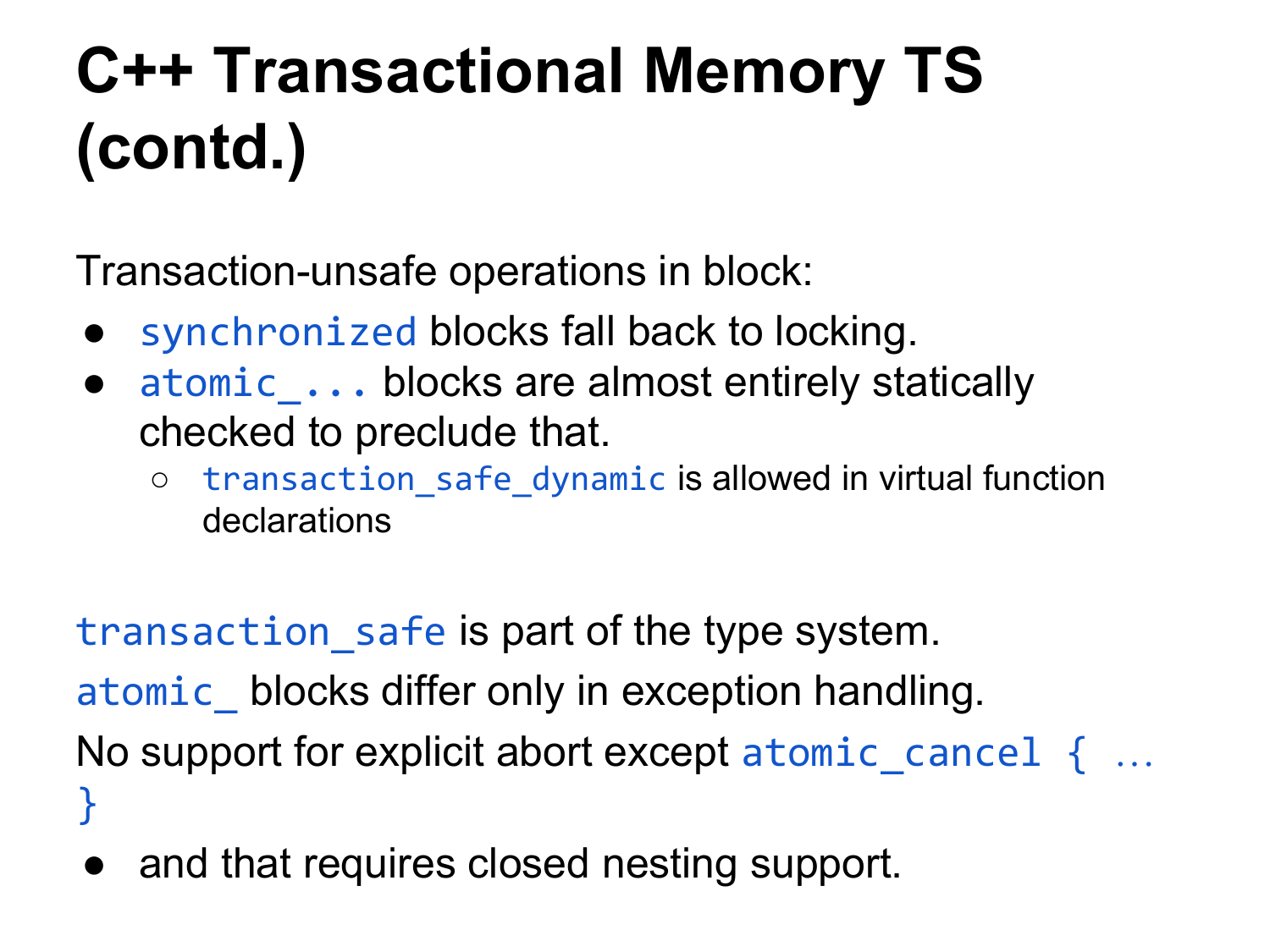#### **C++ TM is designed as**

Simpler general purpose synchronization mechanism. Possibly a failure atomicity mechanism.

Not: A way to get direct HTM access.

#### Possibly not:

The best way to build high performance concurrent data structures.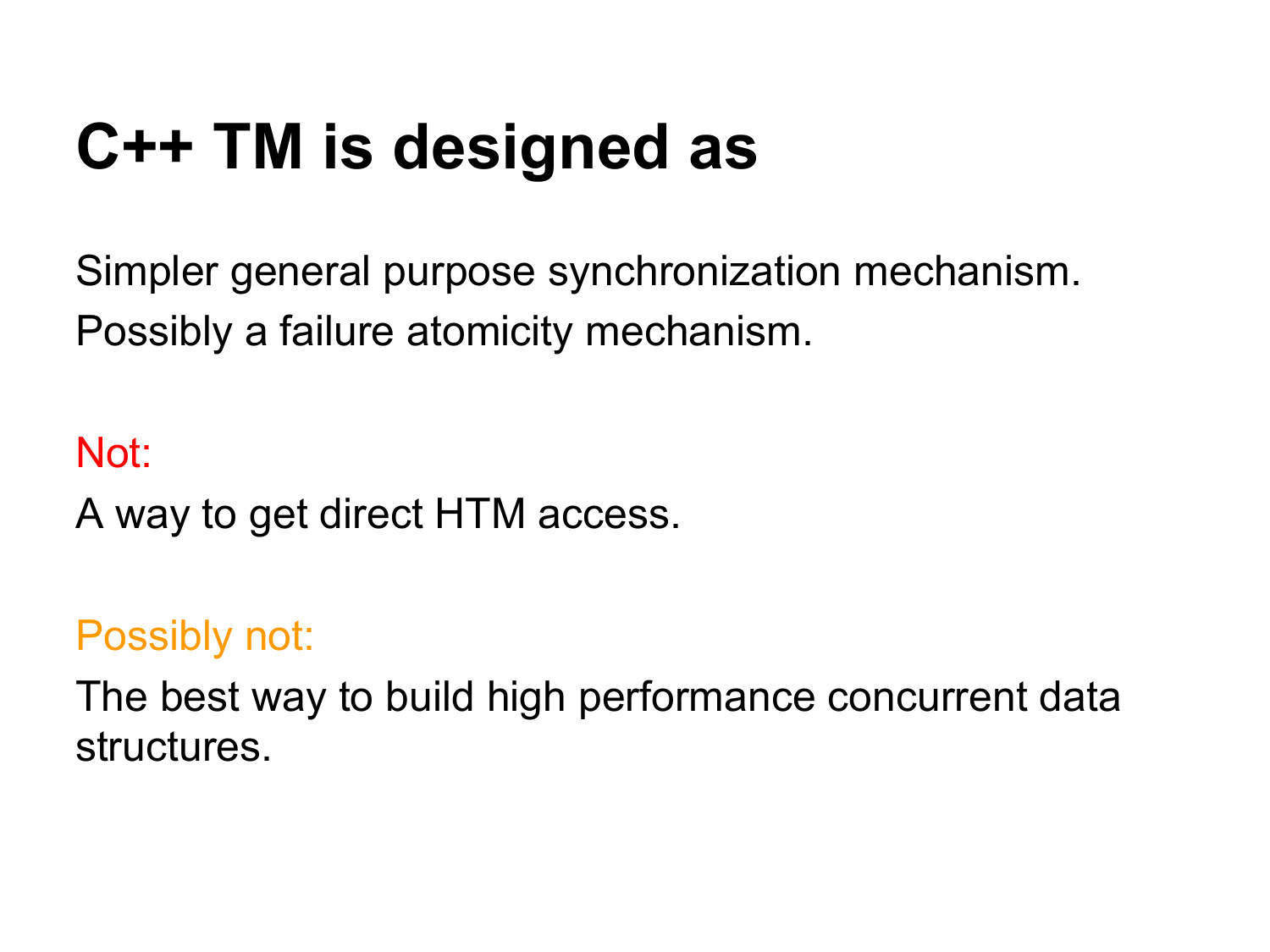#### **Transactions in C++ Memory Model**

- Transactions follow C++ data-race-free model.
	- $\circ$  Data races  $\Rightarrow$  undefined behavior.
- $\bullet~$  Explicitly aborted (cancelled) transactions can participate in data races.
- atomic/synchronization operations disallowed in atomic blocks.
	- except for function-local statics, malloc/free.
- Transactions essentially behave like lock acquisitions.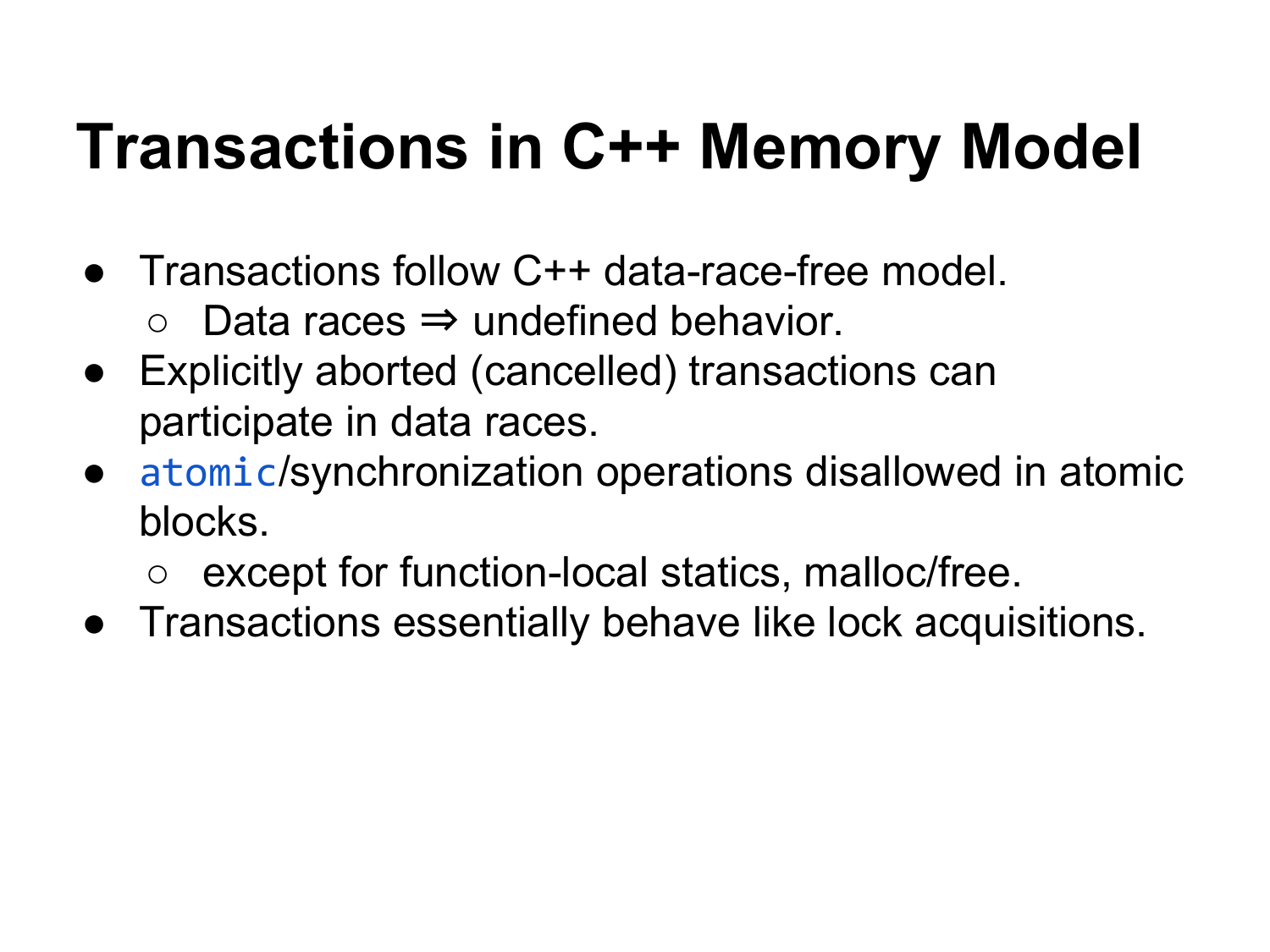#### **Late foundational change**

- Single Global Lock Atomicity ⇒ Disjoint Lock Atomicity (Menon et al. 08)
	- Driving consideration:
		- Should be able to optimize transactions operating only on local data

```
synchronized {
```

```
t = new thread ([] {\n}atomic noexecept \{\}; global = x;});
   x = 42;};
t \rightarrow join(); // global = 42
```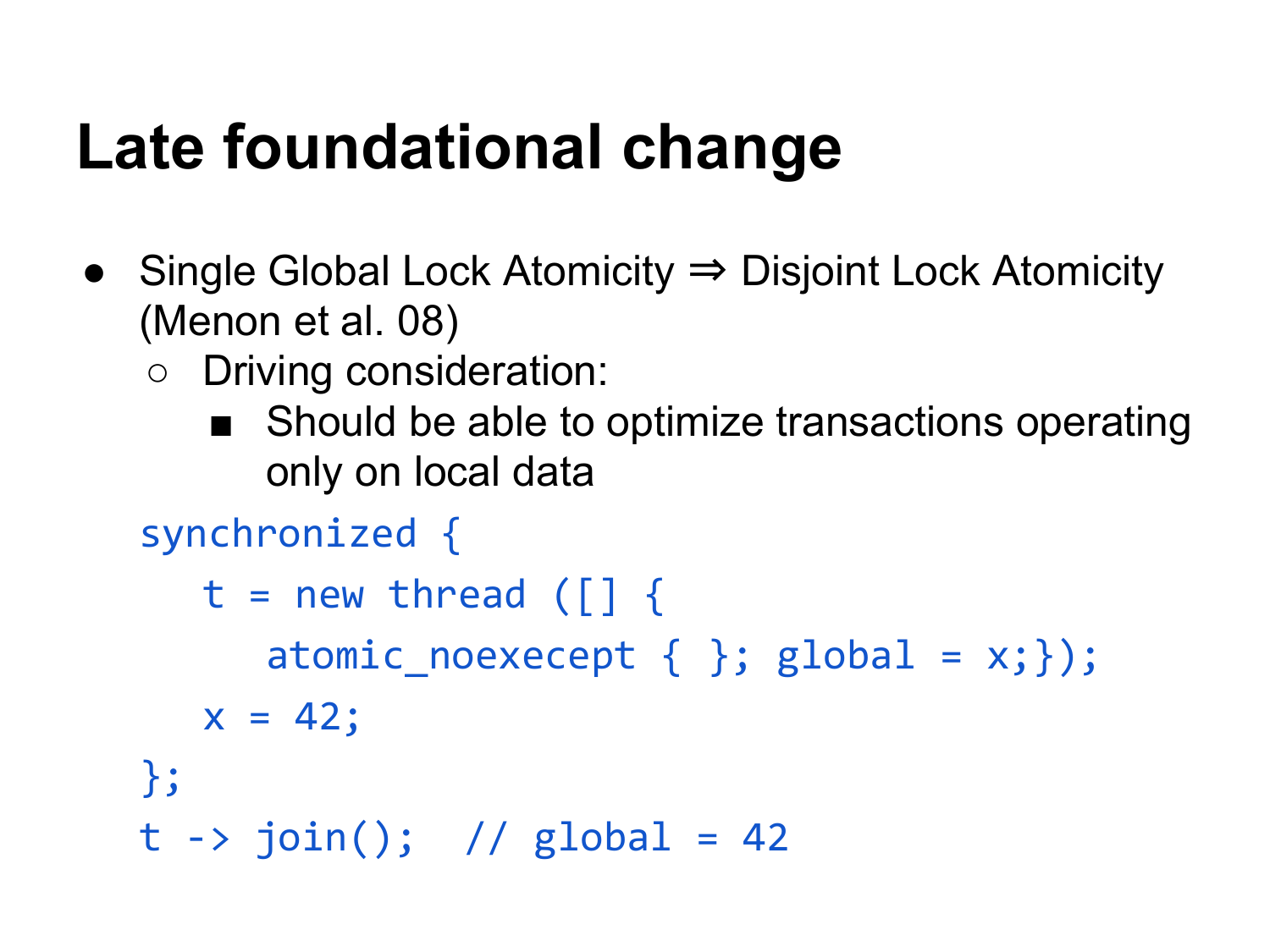#### **Memory Model Implications**

- atomic/synchronized blocks help prevent data races.
- Data-race-freedom  $\Rightarrow$  synchronization-free regions are atomic.
- No synchronization inside atomic blocks  $\Rightarrow$  atomic blocks are atomic.
- strong/weak isolation are indistinguishable.
- Publication safety is implied.
- **Privatization safety is implied.**
- No explicit opacity condition.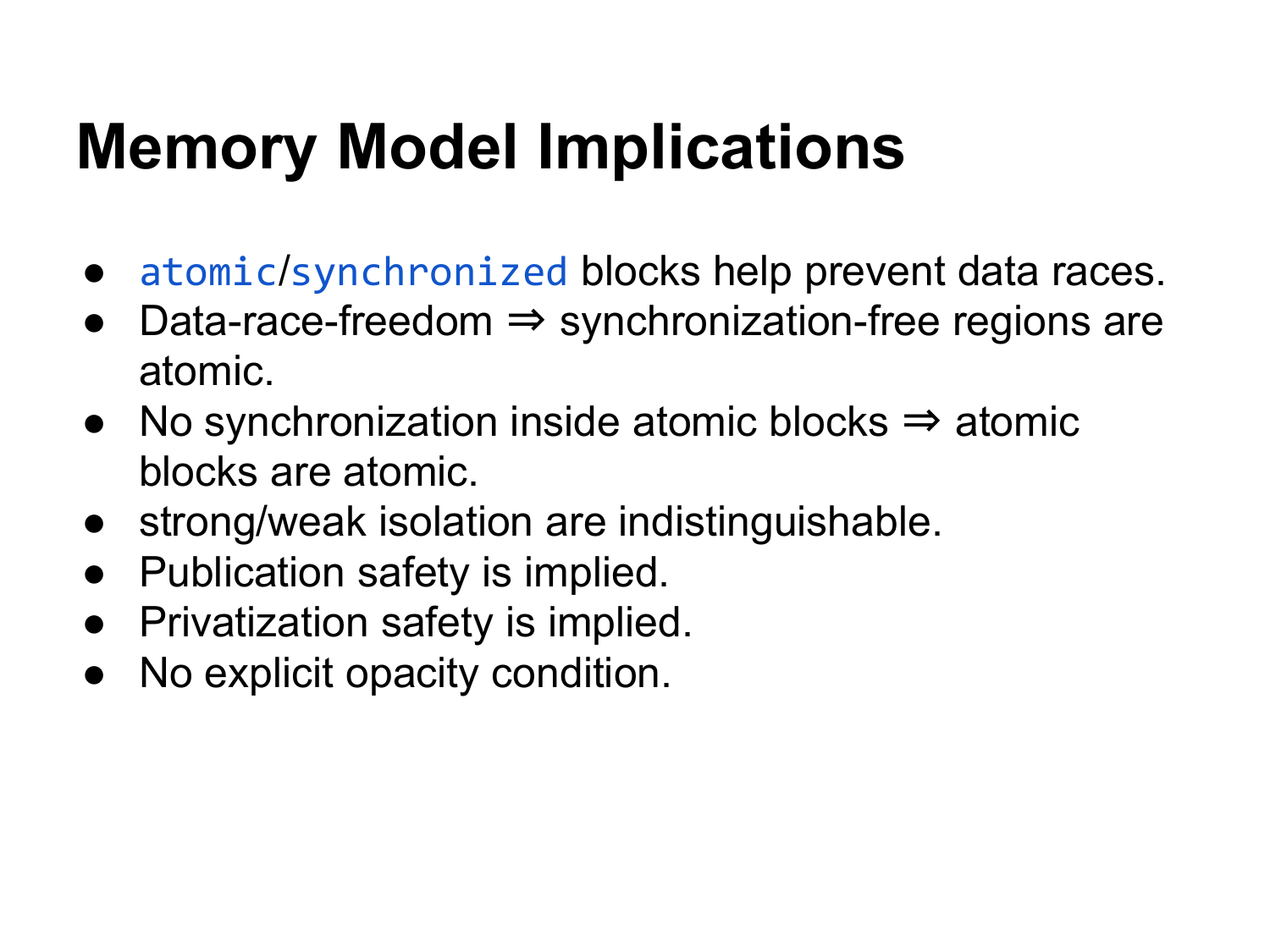#### **Future in the C++ committee**

- A Technical Specification is *not* part of the standard.
- It may eventually be proposed as a standard addition, e. g. for C++17.
- I don't think this is currently a slam dunk.
	- … in spite of influential supporters.
	- Would be a major imposition on implementors.
	- Need applications!
- … in spite of influential supporters.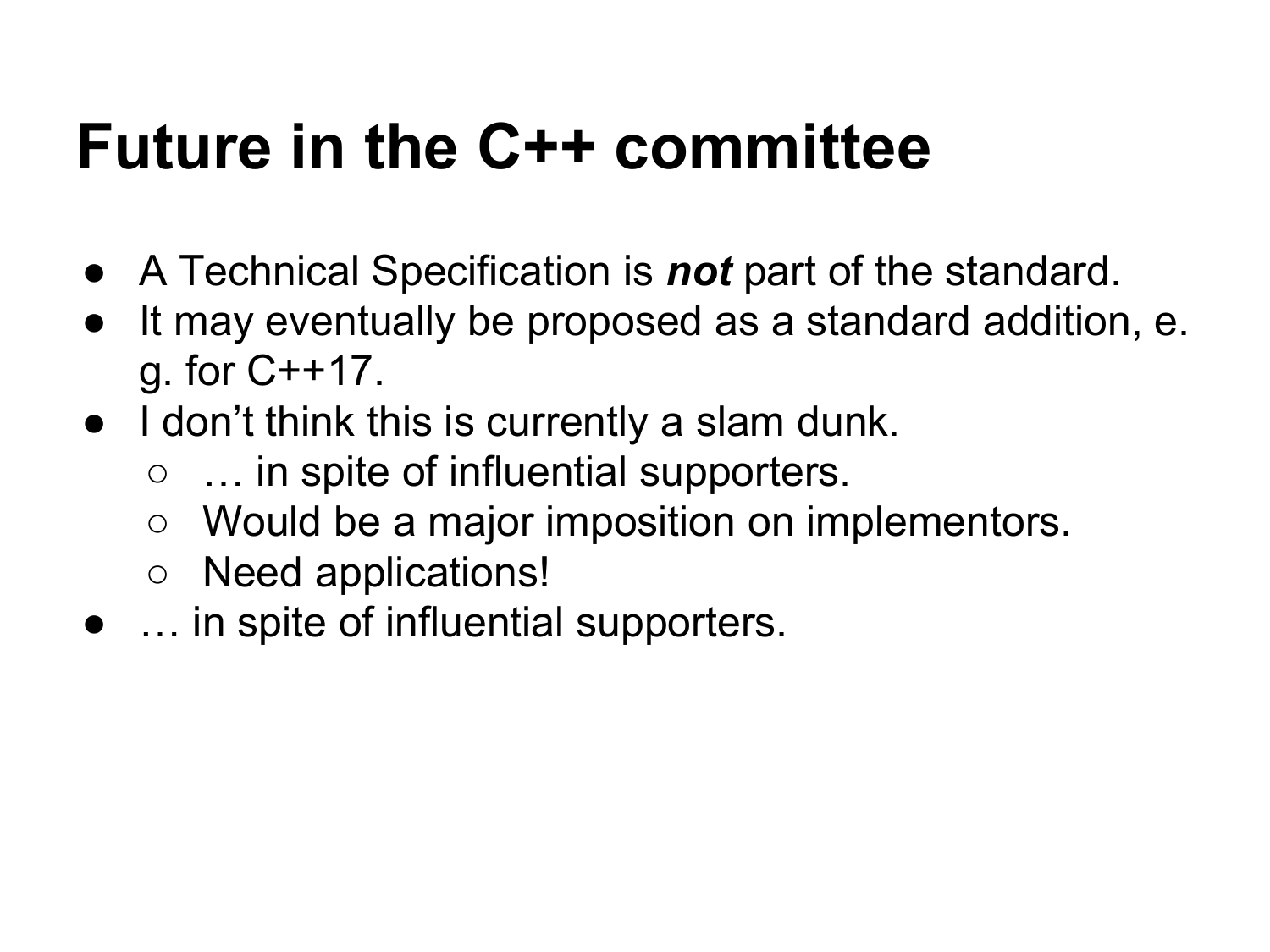## **Why transactional memory? My personal view:**

- Generic (templatized) code is useful and at the heart of modern C++.
- Locks require ordering to avoid deadlocks.
- Lock ordering isn't feasible with generic programming (or pervasive callbacks).

template <class T>

$$
T my_swap(T& x, T a) {
$$

lock guard (m);

 $T$  result =  $x$ ;

 $x = a$ ; // Which locks does this acquire? return result;

<u>}</u>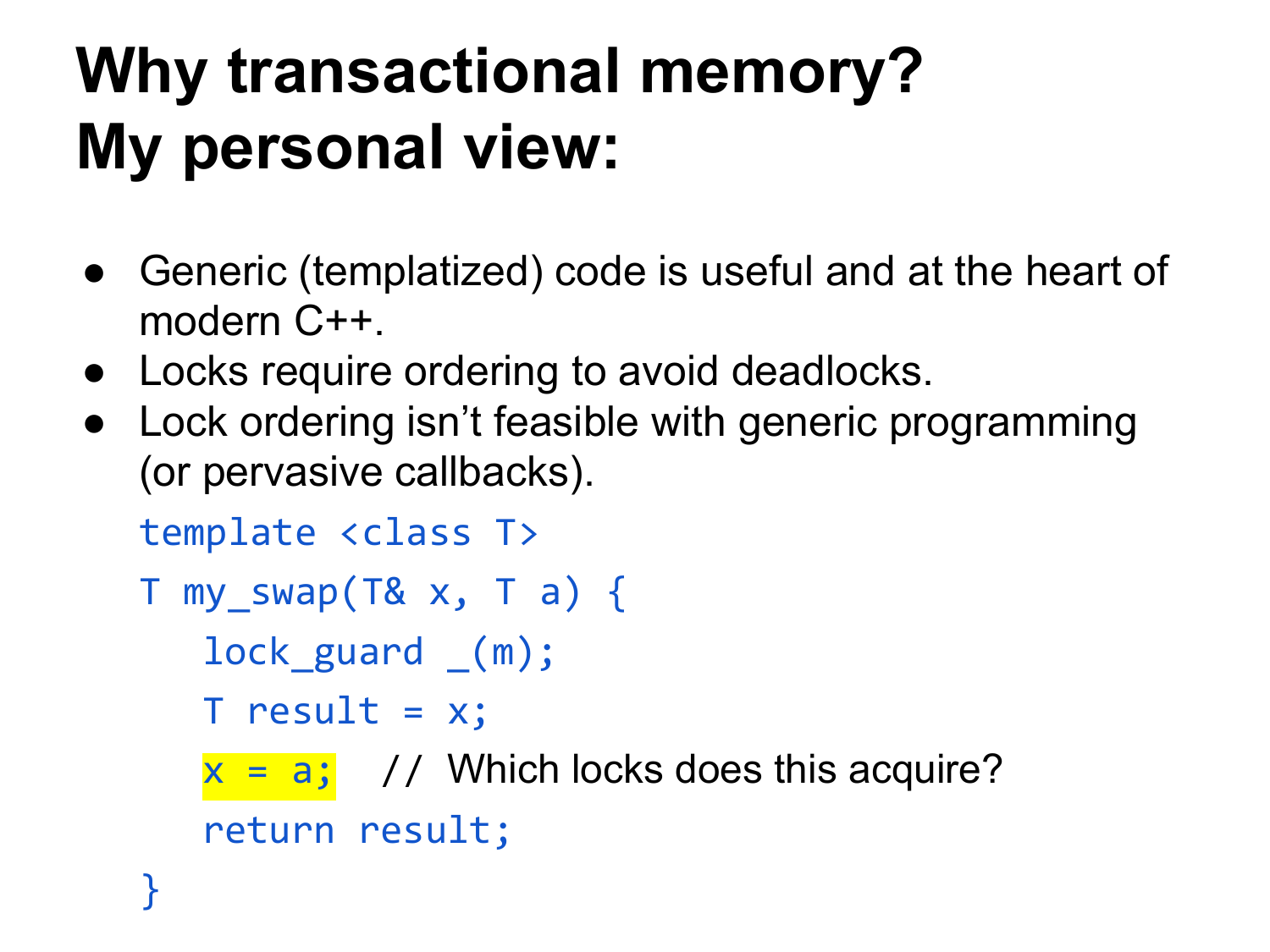#### **Transactional memory provides modular / usable synchronization**

- **D** Locks don't.
- Somewhat useful even with low performance.
	- $\circ$  Implementations often start with global lock.
	- Even STM can beat that!
- Unlikely to be the only synchronization mechanism.
	- Verdict still out on condition variable replacement?
	- Locks at
		- outermost / coarse level
		- & at system/leaf level?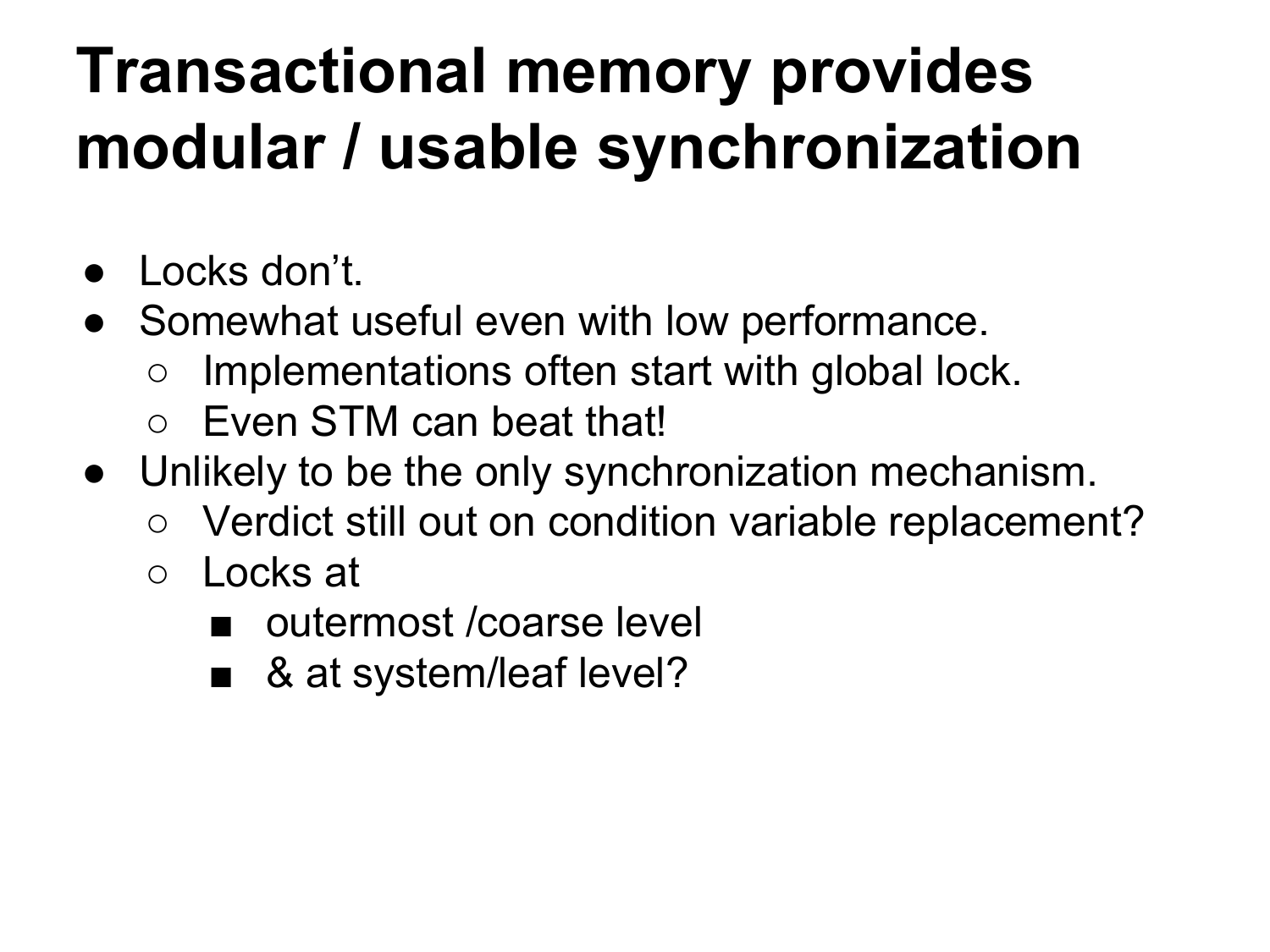## **What I think we got right**

- Lock-like semantics
- Synchronized blocks
	- Tolerate transaction-unsafe actions on exceptional paths.
	- Allow implementations of transactions that the compiler can't prove atomic
		- Transaction-unsafe on exceptional paths.
		- Hidden communication, e.g. helper threads for the hard cases.
		- Logically, but not bit-wise atomic actions.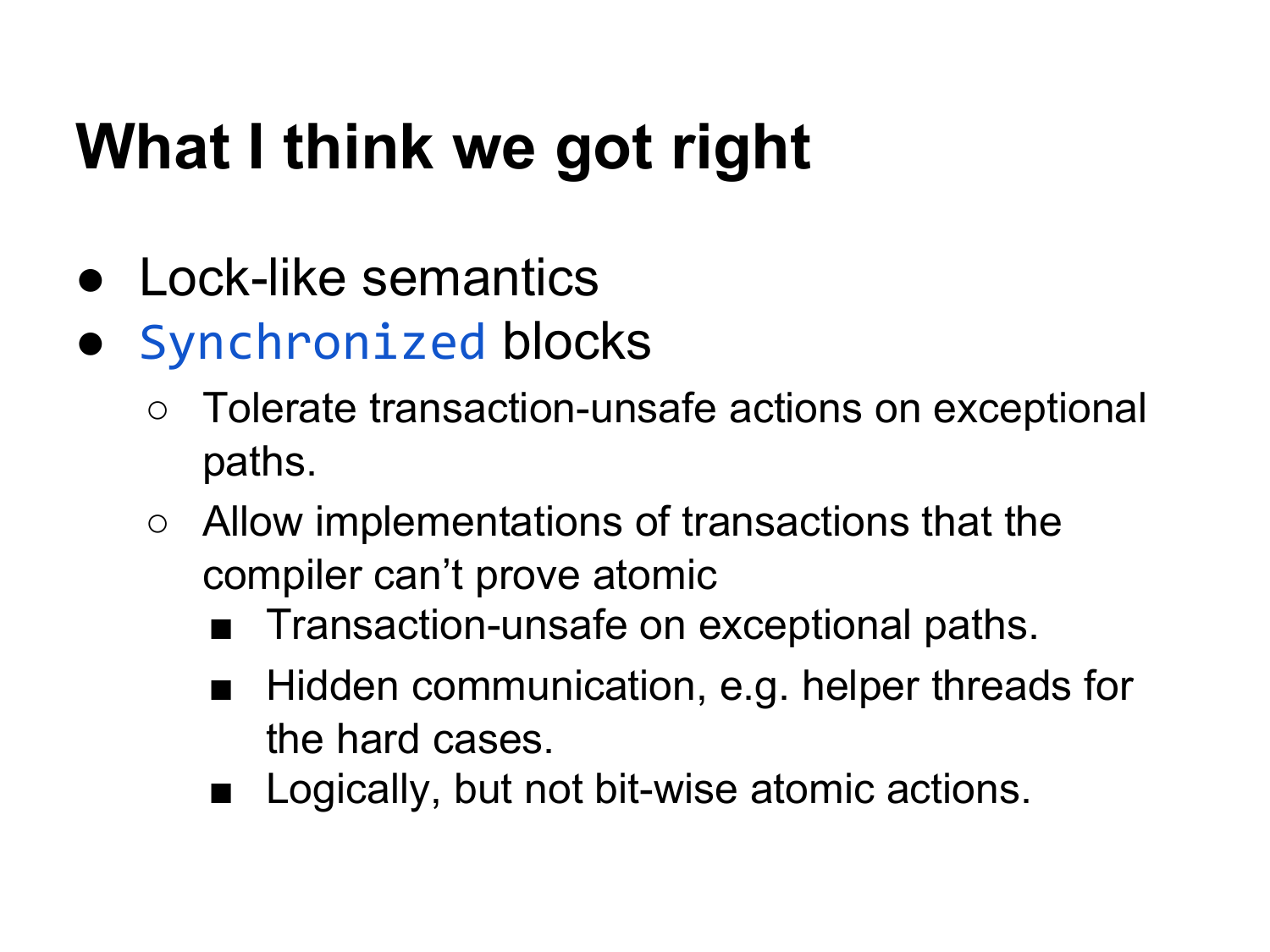### **What I think is questionable**

- atomic blocks
	- $\circ$  But they're growing on me...
	- ... and others think synchronized is questionable.
- atomic cancel
	- Allowable exceptions are severely restricted.
	- Exceptions tend to arise mostly from transactionunsafe operations.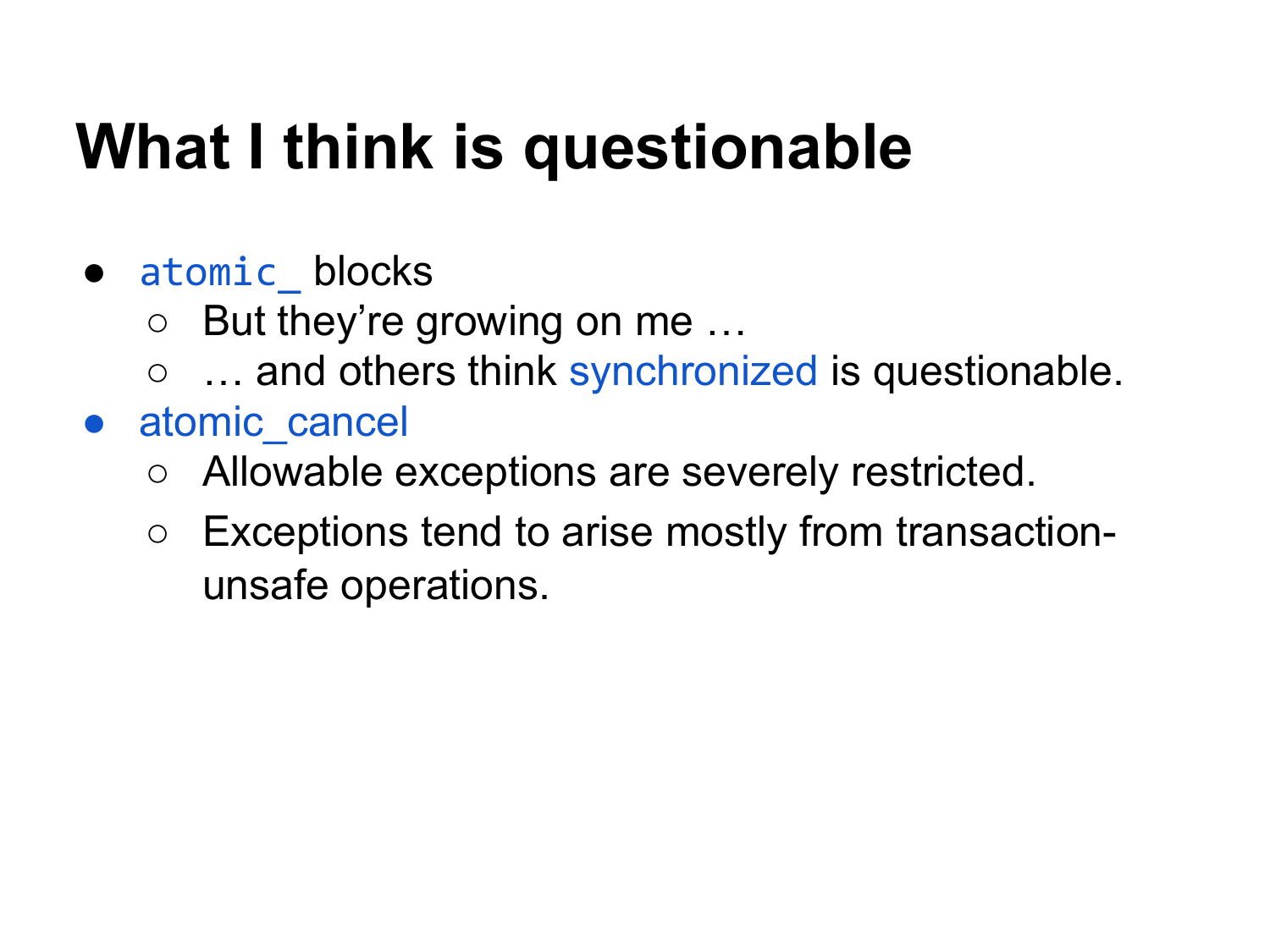### **What I think we should look at for version 2**

- Commit actions
- Some kind of transactional escape
	- Make transaction-safe malloc user implementable?
- Abort actions?
- Relax restrictions on synchronization use in atomic transactions.
	- I'm not optimistic.
	- $\circ$  Easy to implement C++11 atomics as transactions, but
		- Slows down existing code.
	- Could defer unlocks, but
		- Adds deadlocks to existing libraries.